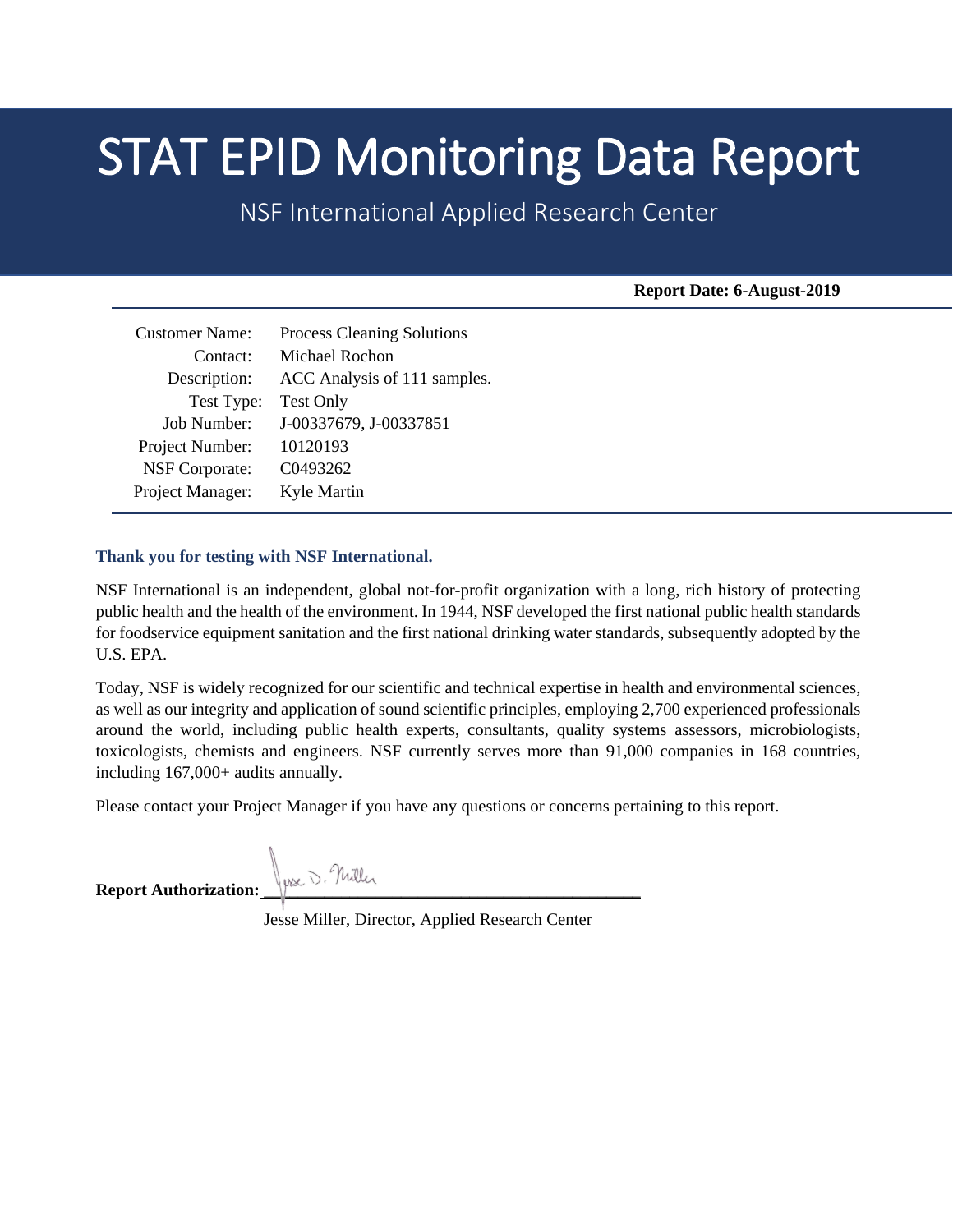# **Timeline**

| <b>Sample Collection</b>                                                     | Samples Received in Lab              | <b>Final Report Delivered</b> |  |
|------------------------------------------------------------------------------|--------------------------------------|-------------------------------|--|
| $\cdot$ 07/15/19, 07/16/19, 07/17/19<br>$\cdot$ 07/22/19, 07/23/19, 07/24/19 | $\cdot$ 07/18/19<br>$\cdot$ 07/25/19 | $\cdot 08/06/19$              |  |

# **Experimental Summary**

### **Summary of Procedures**

### Sample Collection

- A total of 111 swab samples were collected from a hospital in Quebec, Canada.
	- o 55 samples were collected over the course of 3 days using the hospital's current low-level disinfection process.
		- Efficacy for daily cleaning was observed only (discharge cleaning was not considered).
		- Dry time was not timed by staff or by NSF International.
		- All cleaning was performed by trained staff.
	- o 56 samples were collected over the course of three days using PCS' cleaning process.
		- The PCS cleaning process involved the use of micro fiber cloths pre-charged in a 200 ppm hypochlorite solution with a neutral pH of 8.5-9.5 followed by immediately wiping surfaces dry with micro fiber cloth.
	- o For both product types, rooms were sampled prior to cleaning and again immediately after cleaning.
	- o Rooms were chosen randomly based on availability for cleaning as determined by the environmental services staff.
	- o Surfaces sampled include:
		- Overbed Table
		- **Bedrail**
		- Toilet Seat
		- **Other**
	- o Samples from "patient chair", "hamper" and "BP machine" were pooled into the category "other" for statistical analysis.
	- o All samples were transported in cold conditions to the NSF microbiology lab.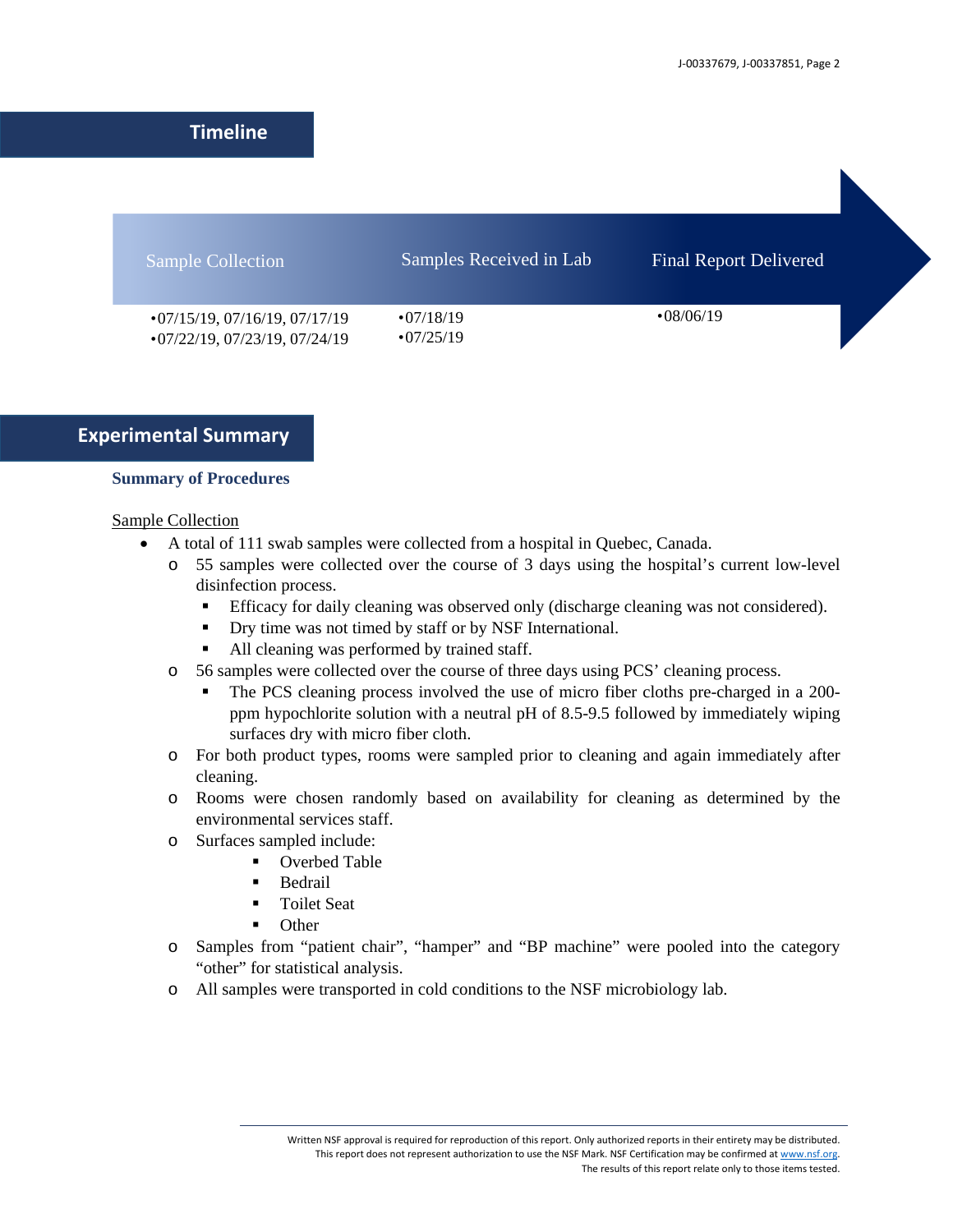### Methodology

- All samples were analyzed for total aerobic colony counts (ACC).
- Samples arrived cold to the microbiology test laboratory.
- Upon receipt, each swab was vortexed and plated (dilution factor  $= 10$  for all samples).
- Samples were plated by spread plate method. Triplicate plating of neat only was performed.
- Samples were incubated at 37°C for 48 hours. After 48 hours, colonies were counted, and CFU/sample reported.
- The upper limit of detection is  $>$  300 CFU/sample or  $>$  30 CFU/cm<sup>2</sup>. The lower limit of detection is  $<$ 10 CFU/sample or  $<$ 0.10 CFU/cm<sup>2</sup>.

## **Results**

Table 1: Results for samples collected on July 15, 2019 before and after application of hospital's disinfectant reported in average  $CFU/cm<sup>2</sup>$ .

| <b>Low Level Disinfectant</b> |      |                    |                              |                              |  |
|-------------------------------|------|--------------------|------------------------------|------------------------------|--|
|                               |      |                    | <b>Before</b>                | After                        |  |
| Date                          | Room | Item               | Avergage CFU/cm <sup>2</sup> | Avergage CFU/cm <sup>2</sup> |  |
|                               | 25   | Overbed Table      | 2.73                         | 0.13                         |  |
|                               | 25   | <b>Toilet Seat</b> | 18.5                         | < 0.10                       |  |
|                               | 25   | Bedrail            | 0.17                         | < 0.10                       |  |
|                               | 26   | Overbed Table      | < 0.10                       | < 0.10                       |  |
| 7/15/2019                     | 26   | <b>Toilet Seat</b> | 0.37                         | 1.33                         |  |
|                               | 26   | Bedrail            | 0.10                         | < 0.10                       |  |
|                               | 28   | Overbed Table      | 0.20                         | 0.10                         |  |
|                               | 28   | <b>Toilet Seat</b> | 2.50                         | < 0.10                       |  |
|                               | 28   | Bedrail            | < 0.10                       | 1.23                         |  |

Table 2: Results for samples collected on July 16, 2019 before and after application of hospital's disinfectant reported in average  $CFU/cm<sup>2</sup>$ .

| <b>Low Level Disinfectant</b> |      |                    |                              |                              |  |
|-------------------------------|------|--------------------|------------------------------|------------------------------|--|
|                               |      |                    | <b>Before</b>                | After                        |  |
| Date                          | Room | Item               | Avergage CFU/cm <sup>2</sup> | Avergage CFU/cm <sup>2</sup> |  |
|                               | 36   | Patient Chair      | 5.13                         | 0.40                         |  |
|                               | 36   | Bedrail            | < 0.10                       | < 0.10                       |  |
|                               | 36   | <b>Toilet Seat</b> | 2.17                         | < 0.10                       |  |
|                               | 35   | Patient Chair      | 5.03                         | 1.33                         |  |
| 7/16/2019                     | 35   | Bedrail            | < 0.10                       | < 0.10                       |  |
|                               | 35   | Overbed Table      | 0.50                         | < 0.10                       |  |
|                               | 35   | Hamper             | 18.8                         | 1.67                         |  |
|                               | 34   | Patient Chair      | 3.33                         | 1.83                         |  |
|                               | 34   | <b>Toilet Seat</b> | 0.70                         | 0.10                         |  |
|                               | 34   | Bedrail            | < 0.10                       |                              |  |

Written NSF approval is required for reproduction of this report. Only authorized reports in their entirety may be distributed. This report does not represent authorization to use the NSF Mark. NSF Certification may be confirmed a[t www.nsf.org.](http://www.nsf.org/) The results of this report relate only to those items tested.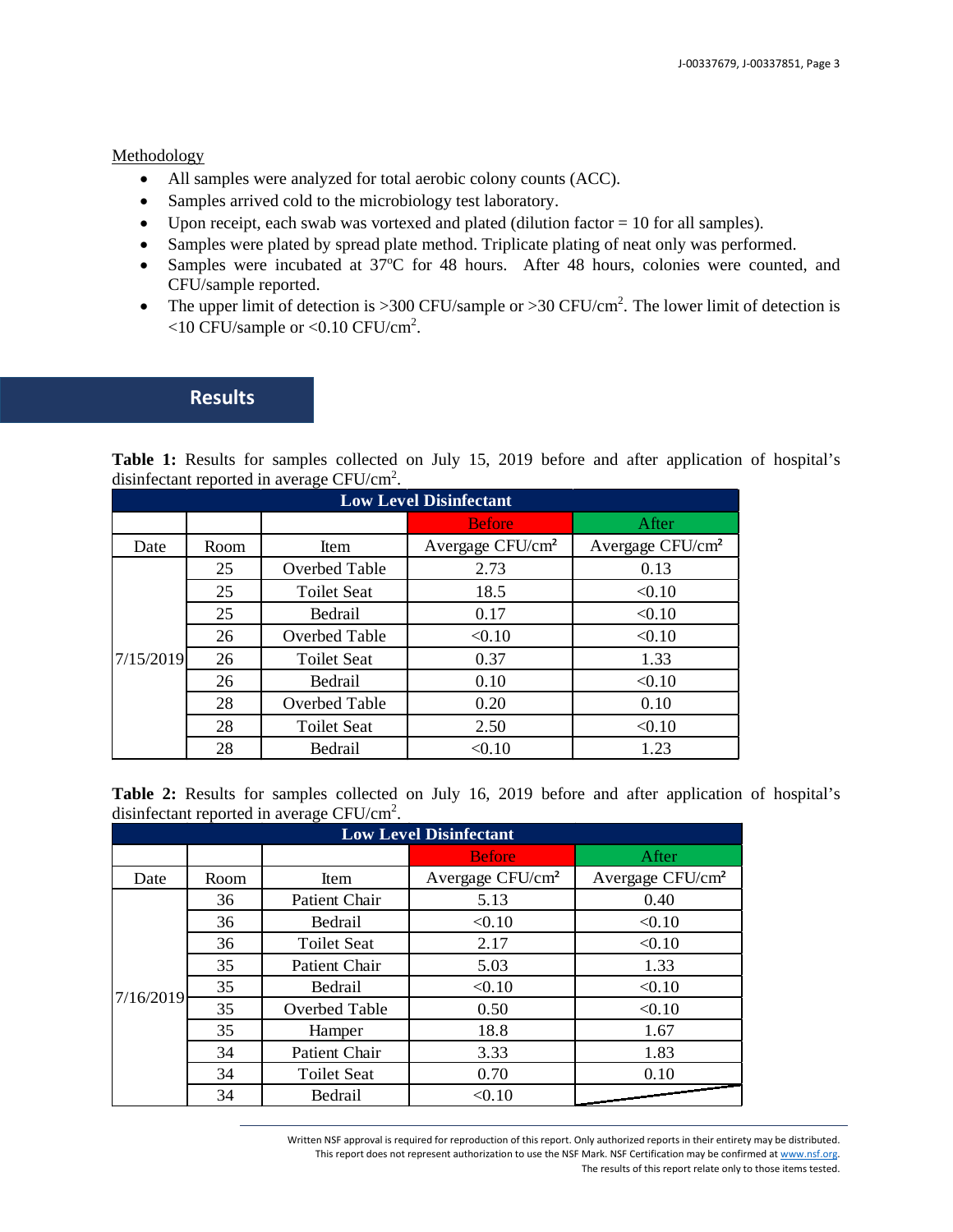| <b>Low Level Disinfectant</b> |      |                    |                              |                              |  |
|-------------------------------|------|--------------------|------------------------------|------------------------------|--|
|                               |      |                    | <b>Before</b>                | After                        |  |
| Date                          | Room | Item               | Avergage CFU/cm <sup>2</sup> | Avergage CFU/cm <sup>2</sup> |  |
|                               | 9    | Patient Chair      | 12.2                         | 0.10                         |  |
|                               | 9    | Bedrail            | < 0.10                       | 0.40                         |  |
|                               | 9    | <b>Toilet Seat</b> | >30.0                        | 3.37                         |  |
|                               | 7    | <b>Toilet Seat</b> | 0.17                         | < 0.10                       |  |
| 7/17/2019                     |      | Bedrail            | 1.87                         | < 0.10                       |  |
|                               |      | Overbed Table      | 0.47                         | < 0.10                       |  |
|                               | 8    | Overbed Table      | 2.67                         | 2.03                         |  |
|                               | 8    | Bedrail            | 1.30                         | < 0.10                       |  |
|                               | 8    | <b>Toilet Seat</b> | 5.73                         | 0.90                         |  |

**Table 3:** Results for samples collected on July 17, 2019 before and after application of hospital's disinfectant reported in average  $CFU/cm<sup>2</sup>$ .

**Table 4:** Results for samples collected on July 22, 2019 before and after the PCS cleaning process reported in  $CFU/cm<sup>2</sup>$ .

| <b>PCS Cleaning Process</b> |      |                    |                              |                              |  |
|-----------------------------|------|--------------------|------------------------------|------------------------------|--|
|                             |      |                    | <b>Before</b>                | After                        |  |
| Date                        | Room | Item               | Avergage CFU/cm <sup>2</sup> | Avergage CFU/cm <sup>2</sup> |  |
|                             | 25   | Overbed Table      | 1.60                         | < 0.10                       |  |
|                             | 25   | Bedrail            | 0.10                         | < 0.10                       |  |
|                             | 25   | <b>Toilet Seat</b> | >30.0                        | 0.37                         |  |
|                             | 26   | Overbed Table      | < 0.10                       | < 0.10                       |  |
| 7/22/2019                   | 26   | Bedrail            | 0.60                         | < 0.10                       |  |
|                             | 26   | <b>Toilet Seat</b> | < 0.10                       | < 0.10                       |  |
|                             | 29   | Overbed Table      | 3.30                         | < 0.10                       |  |
|                             | 29   | Bedrail            | 0.27                         | < 0.10                       |  |
|                             | 29   | <b>Toilet Seat</b> | 4.47                         | < 0.10                       |  |

**Table 5:** Results for samples collected on July 23, 2019 before and after the PCS cleaning process reported in  $CFU/cm<sup>2</sup>$ .

| <b>PCS Cleaning Process</b> |      |                      |                              |                              |  |
|-----------------------------|------|----------------------|------------------------------|------------------------------|--|
|                             |      |                      | <b>Before</b>                | After                        |  |
| Date                        | Room | Item                 | Avergage CFU/cm <sup>2</sup> | Avergage CFU/cm <sup>2</sup> |  |
|                             | 35   | Overbed Table        | 1.60                         | 0.10                         |  |
|                             | 35   | Bedrail              | 1.07                         | < 0.10                       |  |
|                             | 35   | <b>Toilet Seat</b>   | >30.0                        | < 0.10                       |  |
|                             | 34   | <b>Patient Chair</b> | 1.40                         | 0.20                         |  |
| 7/23/2019                   | 34   | Bedrail              | >30.0                        | < 0.10                       |  |
|                             | 34   | <b>Toilet Seat</b>   | 1.13                         | < 0.10                       |  |
|                             | 36   | Overbed Table        | >30.0                        | 3.33                         |  |
|                             | 36   | Bedrail              | 4.77                         | < 0.10                       |  |
|                             | 36   | <b>Toilet Seat</b>   | 0.50                         | 0.27                         |  |

Written NSF approval is required for reproduction of this report. Only authorized reports in their entirety may be distributed. This report does not represent authorization to use the NSF Mark. NSF Certification may be confirmed a[t www.nsf.org.](http://www.nsf.org/) The results of this report relate only to those items tested.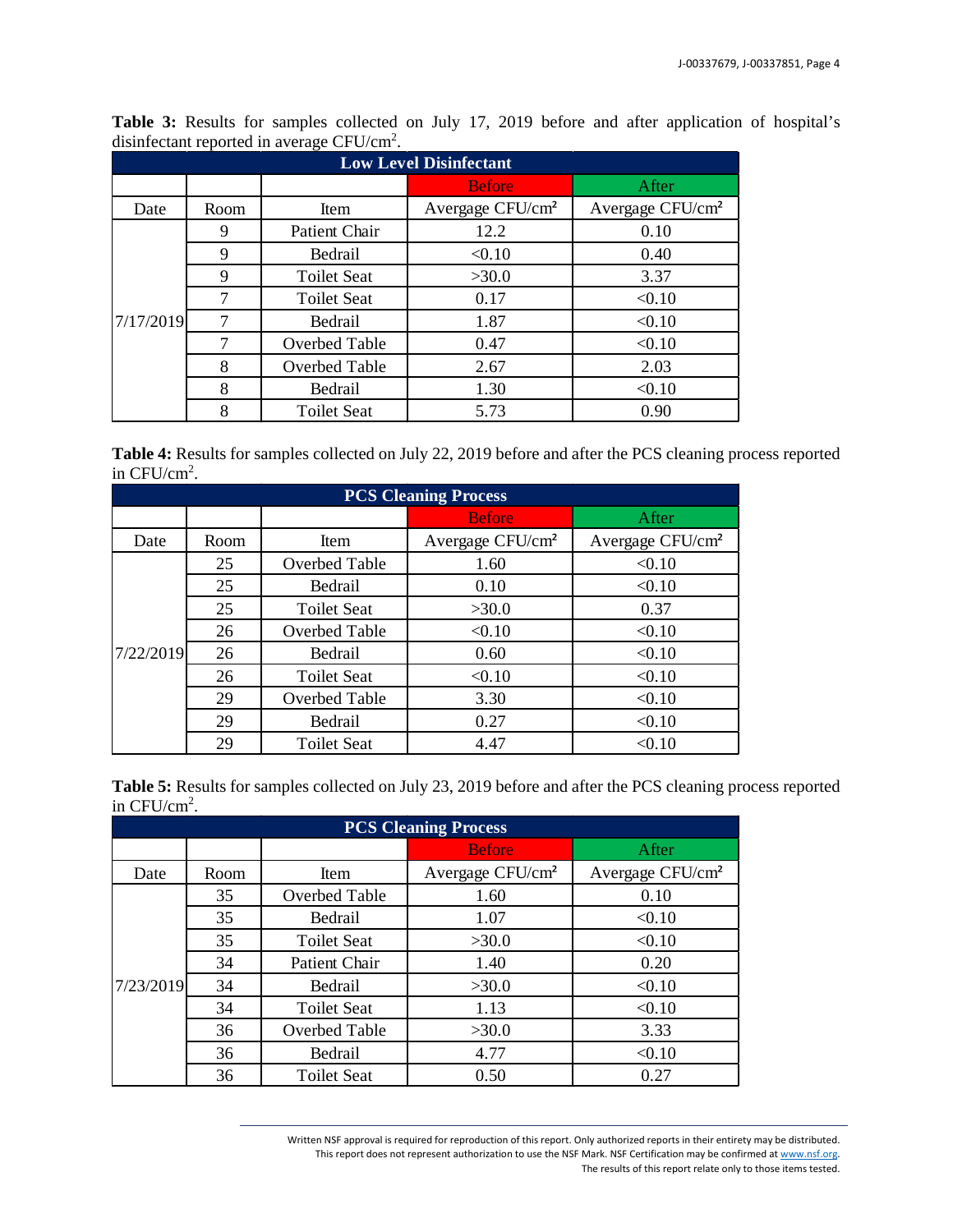| <b>PCS Cleaning Process</b> |                         |                    |                              |                              |  |
|-----------------------------|-------------------------|--------------------|------------------------------|------------------------------|--|
|                             |                         |                    | <b>Before</b>                | After                        |  |
| Date                        | Room                    | Item               | Avergage CFU/cm <sup>2</sup> | Avergage CFU/cm <sup>2</sup> |  |
|                             |                         | Overbed Table      | 6.20                         | 0.83                         |  |
|                             |                         | Bedrail            | 15.2                         | 0.13                         |  |
|                             |                         | <b>Toilet Seat</b> | 20.9                         | < 0.10                       |  |
|                             | 3                       | Overbed Table      | 5.17                         | < 0.10                       |  |
| 7/24/2019                   | 3                       | Bedrail            | 0.20                         | < 0.10                       |  |
|                             | 3                       | <b>Toilet Seat</b> | 3.57                         | 0.13                         |  |
|                             | $\overline{\mathbf{5}}$ | Overbed Table      | < 0.10                       | < 0.10                       |  |
|                             | $\overline{\mathbf{5}}$ | Bedrail            | 6.73                         | < 0.10                       |  |
|                             | 5                       | <b>BP</b> Machine  | 2.27                         | < 0.10                       |  |
|                             | 5                       | <b>Toilet Seat</b> | 18.1                         | < 0.10                       |  |

**Table 6:** Results for samples collected on July 24, 2019 before and after the PCS cleaning process reported in  $CFU/cm<sup>2</sup>$ .

Table 7: Summary Table of average CFU/cm<sup>2</sup> recovered after each cleaning process.

|                          | <b>Low Level</b><br><b>Disnfectant</b> |  | <b>PCS Cleaning</b><br><b>Process</b> |        |
|--------------------------|----------------------------------------|--|---------------------------------------|--------|
|                          | Before<br>After                        |  | <b>Before</b>                         | After  |
| Mean CFU/cm <sup>2</sup> | 0.601<br>4.12                          |  | 7.84                                  | 0.263  |
| Log Reduction            | 0.836                                  |  |                                       | 1.47   |
| % Reduction              | 85.41%                                 |  |                                       | 96.65% |



Figure 1: Total average CFU/cm<sup>2</sup> recovered after each cleaning process. Graph shows the average value with standard deviation bars.

> Written NSF approval is required for reproduction of this report. Only authorized reports in their entirety may be distributed. This report does not represent authorization to use the NSF Mark. NSF Certification may be confirmed a[t www.nsf.org.](http://www.nsf.org/) The results of this report relate only to those items tested.